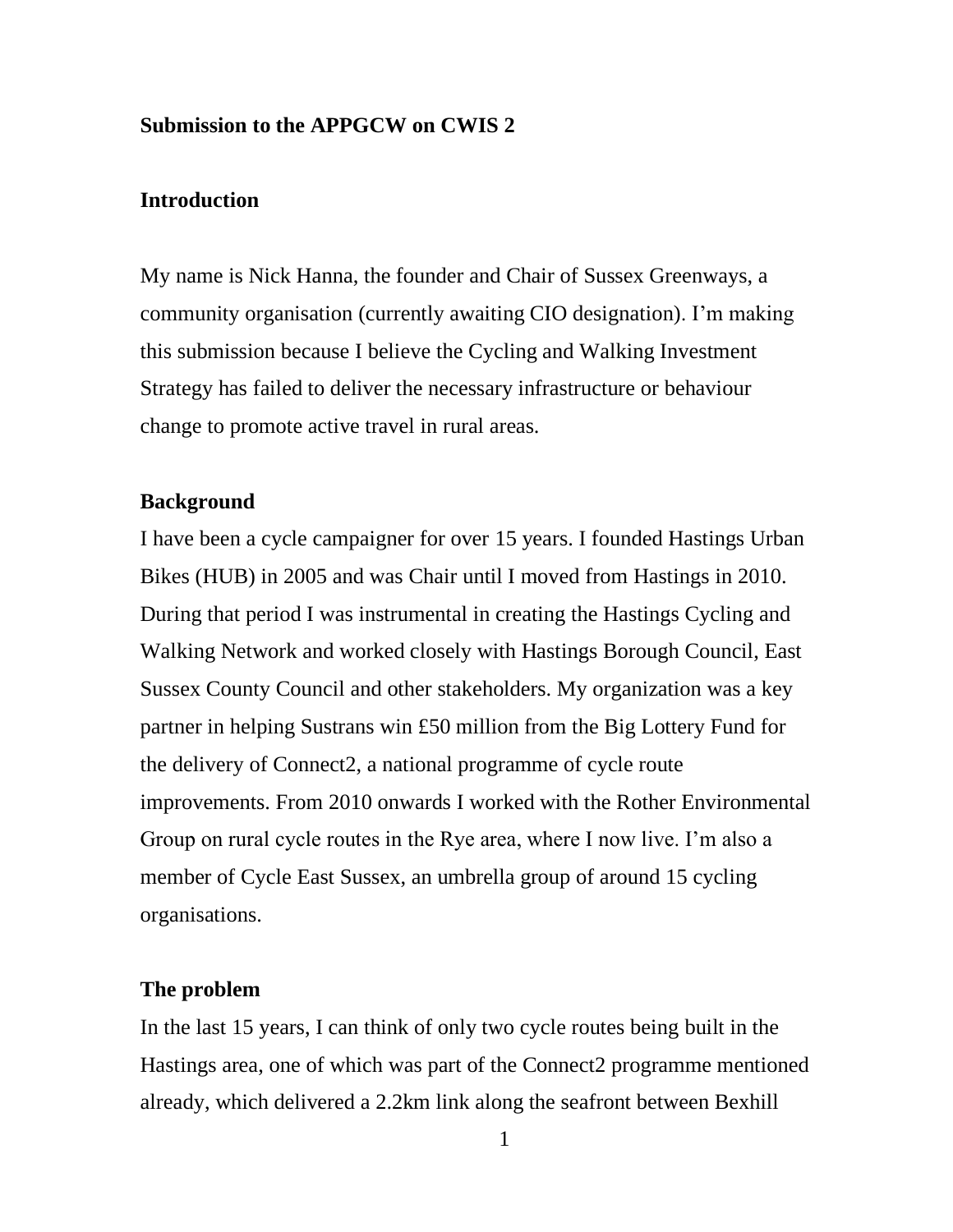and Hastings. This route has proved incredibly popular but was mostly funded from outside sources (ie The Big Lottery).

My experience, which I believe is shared by many other members of Cycle East Sussex, is that the existing top-down model for delivering cycling and walking infrastructure is incredibly frustrating for those of us working at grassroots level who are passionate about active travel and desperate to see improvements. We rarely see anything being built.

Another major problem which I'd like to highlight is the imbalance between urban and rural infrastructure and the almost complete lack of any attention being paid to rural areas at both national and county level.

For instance, *Gear Change* states: 'Our main focus will be on medium-sized town, larger towns and cities' (July 2020) whilst East Sussex County Council's Local Cycling and Walking Infrastructure Plan states: 'We will prioritize areas largely located on the coastal strip and the larger market towns in the County' (draft, October 2020).

# **This leaves rural areas deprived of investment at both Government and County level.**

Our rural roads are race-tracks where people feel it is unsafe to walk, cycle, or ride a horse. In addition, rural traffic has vastly increased in the past two years due to (amongst other factors) the huge number of vans now delivering internet shopping, often at high speed. This has made our rural roads even more dangerous.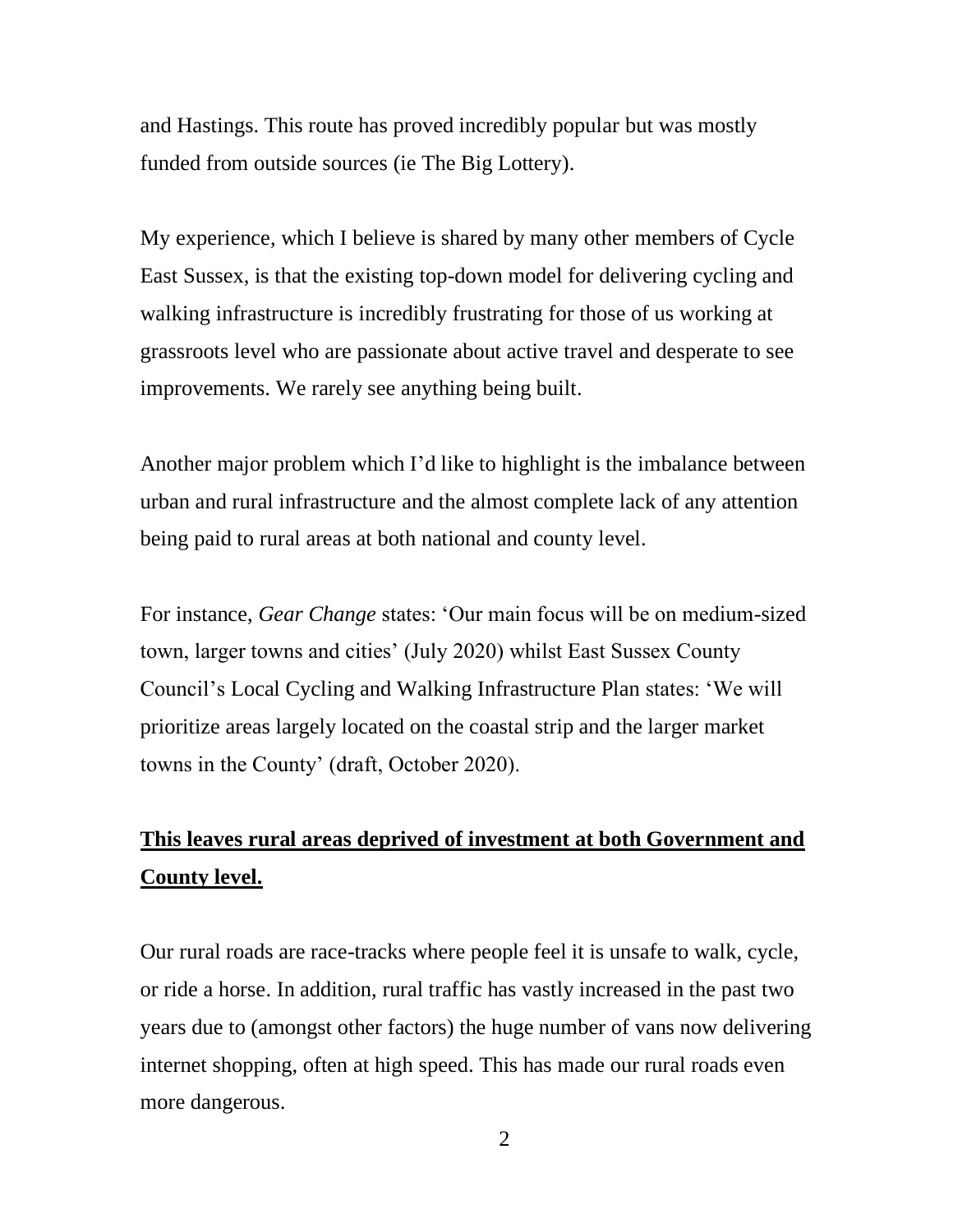### **Our proposal**

The aim of Sussex Greenways is to develop a new model for delivering safe, mostly traffic-free or traffic-calmed multi-user routes in rural areas. We're proposing to do this by improving the existing Rights of Way network and creating Quiet Lanes. Together, these changes can deliver a rural active travel network with the capacity to connect our communities, provide healthy outdoor spaces for families to exercise and enjoy being in nature, promote the rural economy by linking rural micro-businesses with our towns and villages, and provide long term economic benefits from green tourism.

# **All these goals are entirely missing from existing Government and County policy on Active Travel.**

#### **Our approach**

Our starting point is the Countryside Act 1968 Section 30, which provides cyclists with the right to ride on bridleways. However, many bridleways, byways and similar Rights of Way (RoW) are unsuitable for everyday use because they're churned up by horses or mountain bikes and poorly maintained. Nonetheless, the rural bridleway network provides an incredible opportunity to create traffic-free multi-user routes (greenways) away from the main road network:

#### **England**

| Footpaths             | 90,000 miles (146,000 km) |
|-----------------------|---------------------------|
| Bridleways and byways | 26,000 miles (41,700 km)  |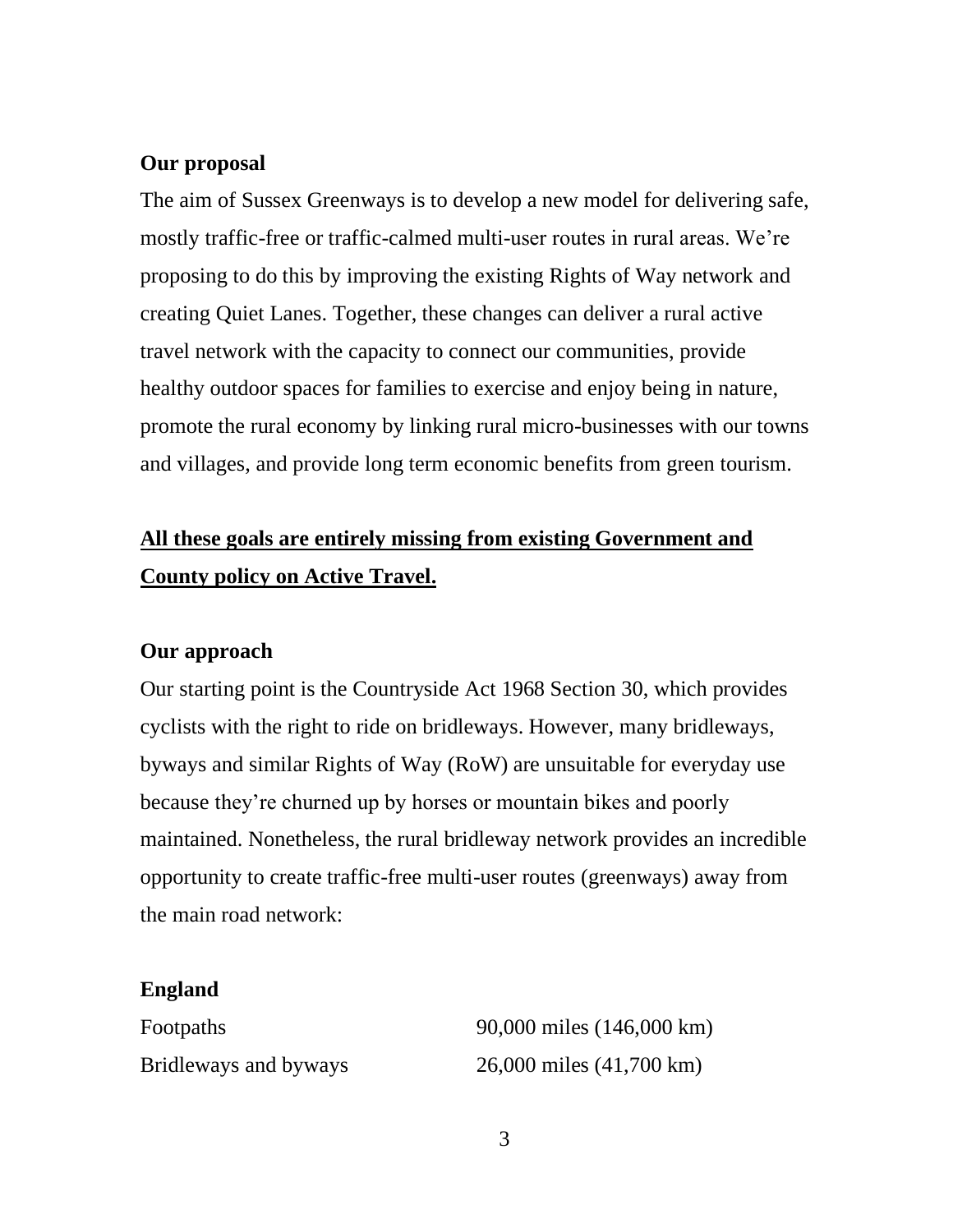#### **East Sussex**

Footpaths  $1,614 \text{ miles } (2,597 \text{ km})$ Bridleways and byways 597 miles (961 km).

### **Around 30% of the Rights of Way network could become Greenways.**

In addition, these routes can be built at a much lower cost than urban routes. Whereas a typical urban cycle route can cost anywhere from £500,000 to £1 million per kilometre, we believe that we can create simple, multi-user routes on existing bridleways for around £50,000 per kilometre. In many cases all that is required is scrub clearance, improved drainage, and the laying of a limestone surface. The aim is to create an all-weather, year-round route rather than one which can only be used in the drier months.

We are determined to work with user groups including disabled people, walkers, equestrians, and others to ensure that we create greenway routes that are suitable and safe for all.

Rural routes can often be hillier, however with the increasing uptake in electric bikes this will become less of a problem over time. E-bikes will also encourage people to make slightly longer journeys between villages or into towns.

We'd also like to see a programme of upgrading Footpaths were it makes sense to do so, changing them into Bridleways which could be used by cyclists. This is particularly true were there is a connecting link which would make sense of a much longer route.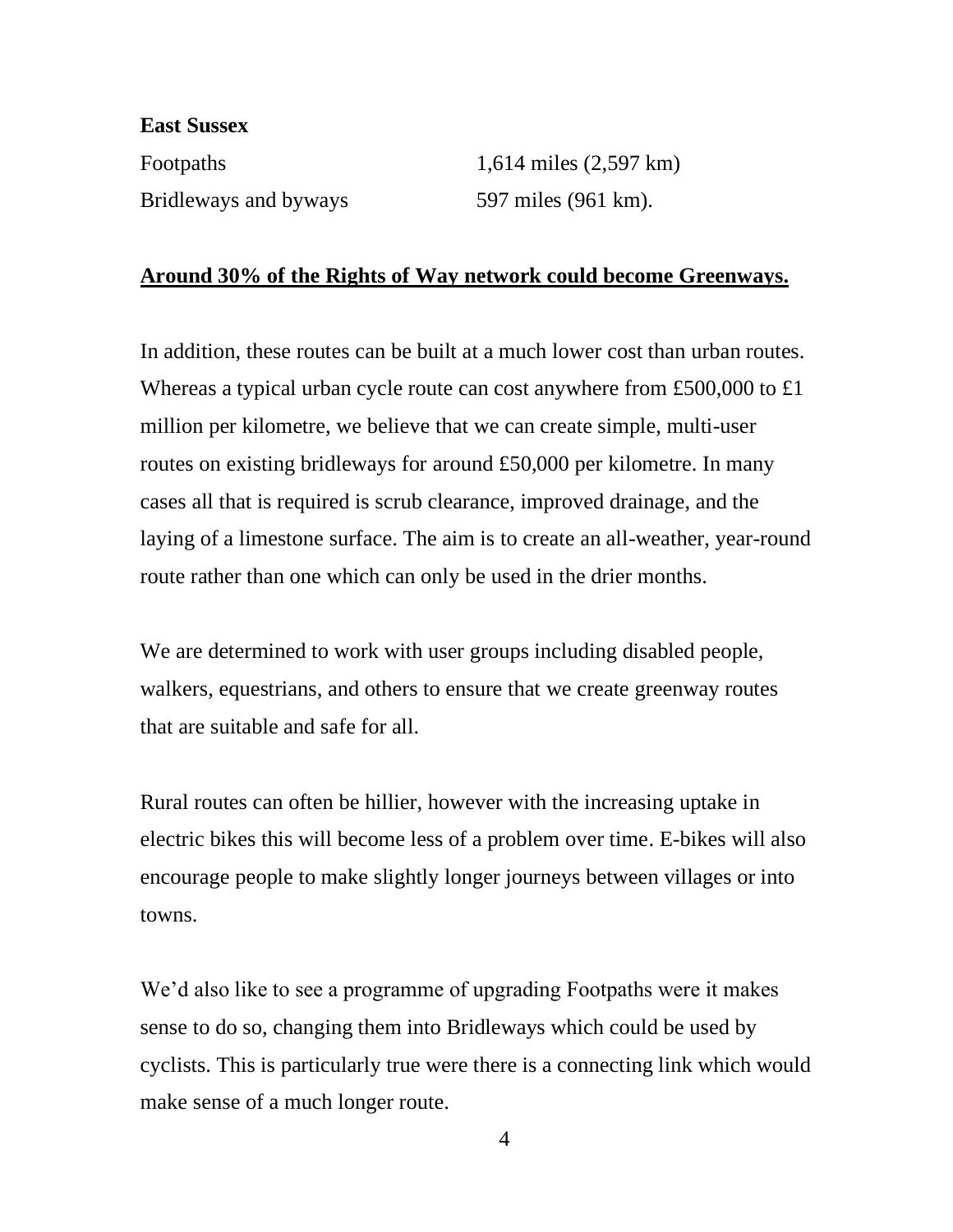We expect that, in time, these routes will link up with urban routes being built by Local Authorities or the National Cycle Network being built by Sustrans. At present, Sustrans' policy is only to create or improve routes which connect to the National Cycle Network. Whilst this is understandable, we believe that building 'mini-greenways' (sometimes only one or two kilometres long) can prove highly beneficial in providing green spaces for exercise and connecting communities.

## **Funding**

Because no Government funding is available for rural areas, we're fundraising from the ground up, starting with sponsored rides and walks on local bridleways/greenway routes. In doing this, we aim to:

- Provide people with the opportunity to take direct action on climate change and support their local greenway routes by the simple act of taking part in a sponsored ride or walk, which almost anyone can do.
- Raise awareness of the potential for traffic-free greenway routes in our local communities and the opportunities they represent.
- Raise cash to start improving the routes.
- Leverage this community fund-raising to attract grants and donations for further improvements or major construction costs.

Our target funders will be Parish and Town councils through Neighbourhood Plans and Community Infrastructure Levy, District Councils, Environmental Grants, and Private and Corporate Donations.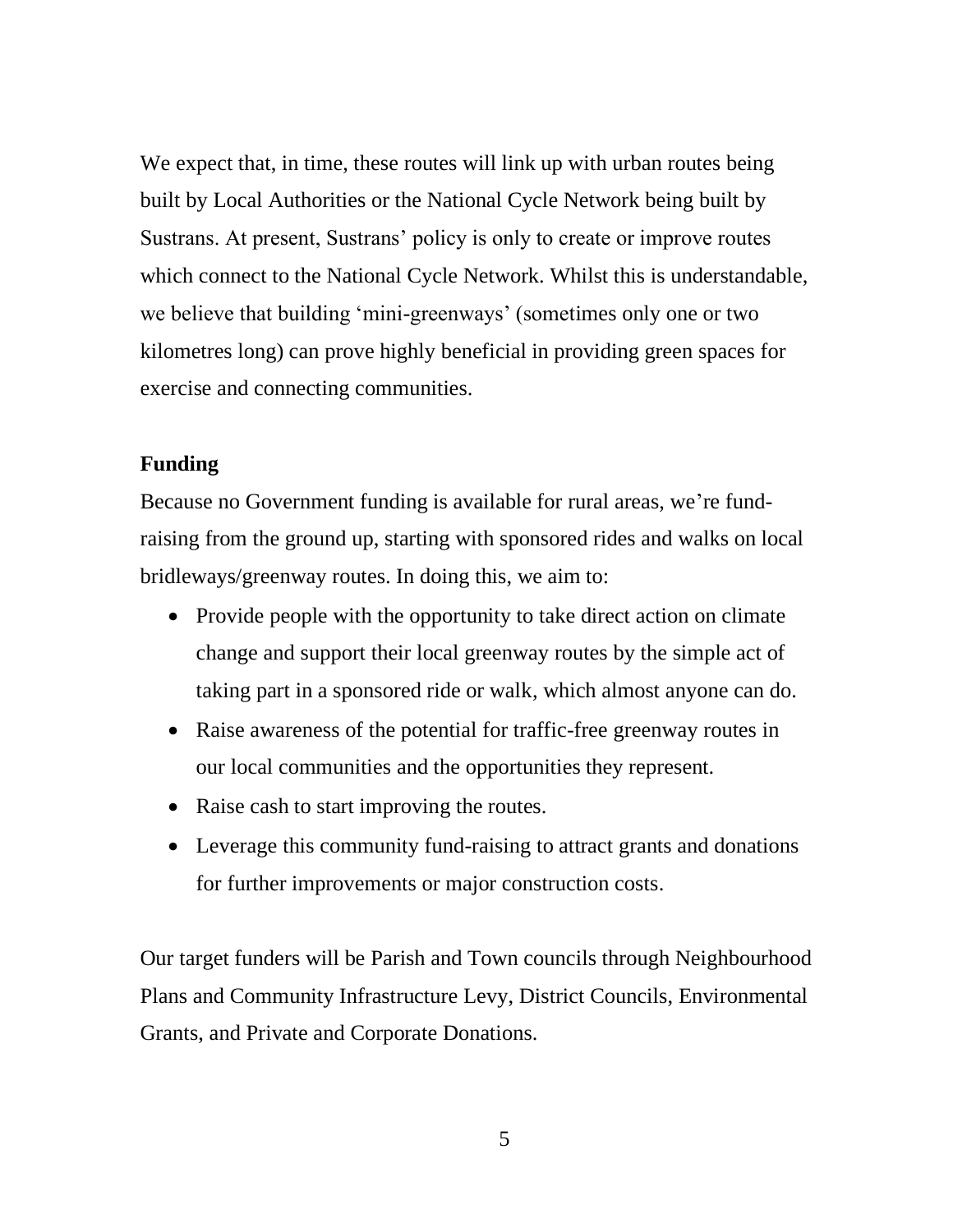## **Quiet Lanes**

First introduced in the Quiet Lanes and Home Zones (England) Regulations 2006, No.2082. 'The objective of Quiet Lanes are to reduce traffic dominance and vehicle speeds and encourage drives to be more mindful of non-motorised users such as walkers, cyclists and horse-riders and encourage great usage by the latter groups.'

## **The Suffolk example**

In 2013-2014 Suffolk ran a pilot project of Quiet Lanes in the Suffolk Coast AONB covering 13 Quiet Lanes in 7 parishes.

In 2020-2021 Suffolk County Council extended this with a £235,000 grant and had expressions of interest from 89 parishes for 209 Quiet Lanes totalling 166 miles (267 kilometres).

Suffolk CC Highways Dept estimated £4,700 per parish but this was reduced to £1,000 per designated parish thanks to a collaborative self-help community partnership.

## **Role of Quiet Lanes**

We believe Quiet Lanes have a part to play in reducing traffic speeds in rural areas and creating safer roads for active travel, even though they're only advisory. They are, however, much cheaper than the alternatives such as 20 MPH zones or engineering measures. If engineering measures were also available, this would be desirable.

The growth in Electric Vehicles makes sense for Quiet Lanes. Drivers of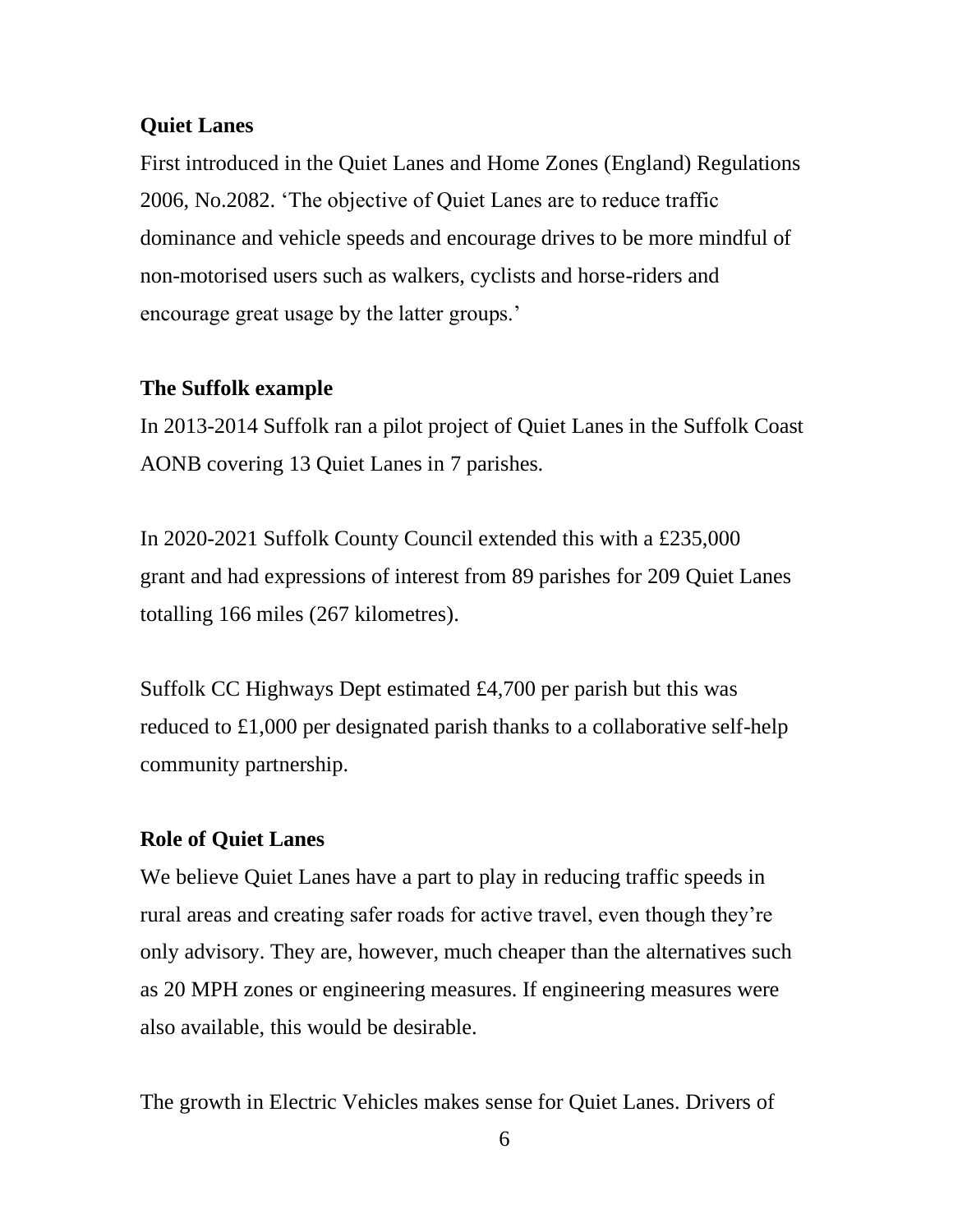silent vehicles are more aware of their surroundings, probably more open to environmentally-conscious driving, and fit better with bicycles, horses and pedestrians.

County councils say that 'Quiet Lanes don't work' and that 'they prefer to focus resources on more effective measures'.

Our response to this is:

- 1) We're entitled to implement Quiet Lanes under our Local Transport Plan which specifically supports self-funded schemes which help meet policy objectives.
- 2) We will raise the money ourselves if necessary.
- 3) **Quiet Lanes are better than nothing, which is currently what's on offer for rural communities**.

#### **DEFRA/ELMs**

As part of our aspirations for a rural cycling and walking network we are hopeful that current ongoing trials using the mechanism of Environmental Land Management schemes to persuade landowners to dedicate and then be paid to maintain public access ways and green corridors in the countryside will prove fruitful. We are not experts in this area, we would refer you to the trials currently taking place with DEFRA and the Trials Trust in Somerset who have done considerable work on this already.

## **Green Jobs and Rights of Way Departments**

We believe that part of the problem with the appallingly slow pace of delivery of cycle infrastructure is that the funding is routed through the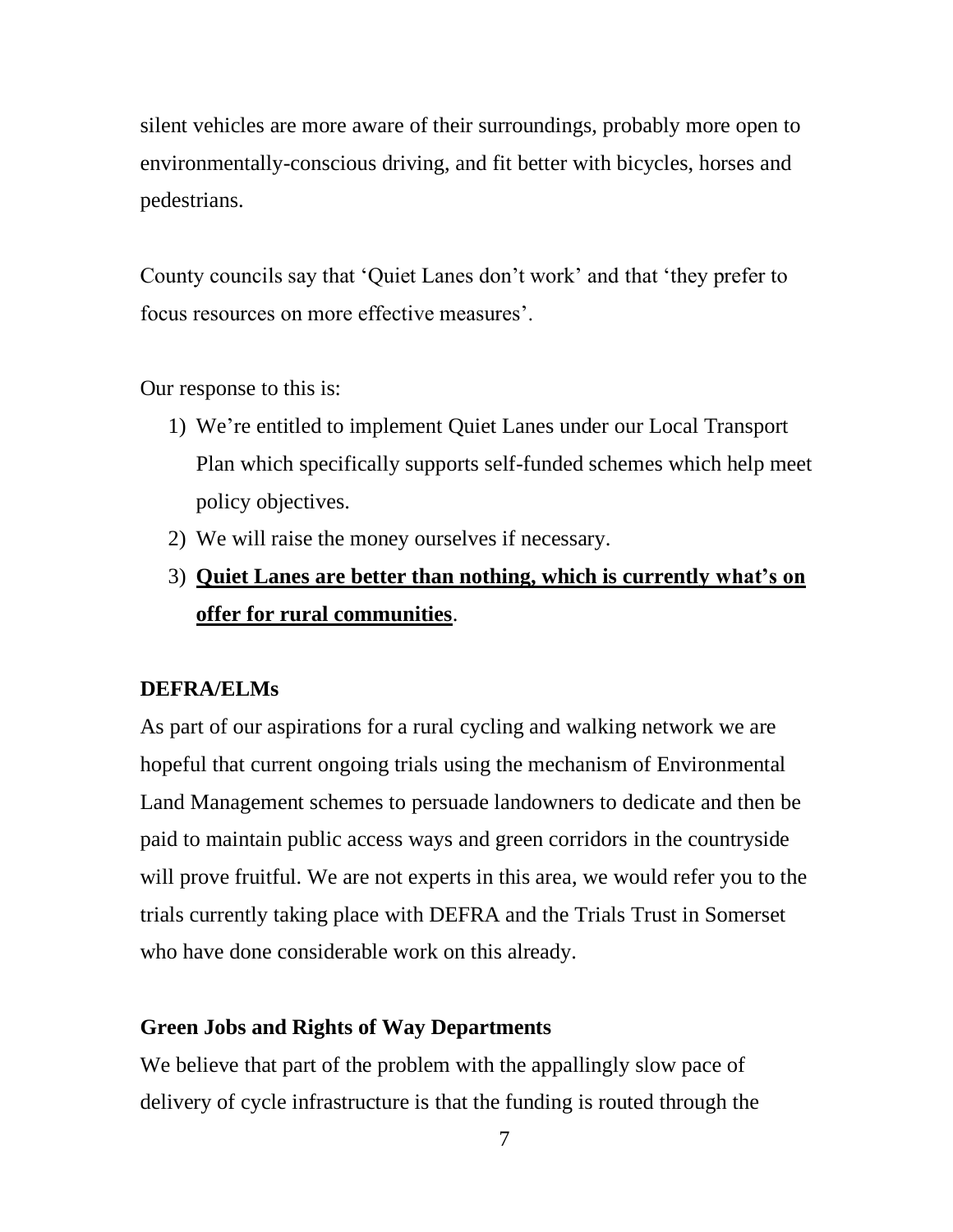transport/Highways Departments and that there is an inherent contradiction in expecting departments whose remit is to build roads to build cycle infrastructure because the latter will inevitably take a back seat to their primary purpose in terms of budgets and resources.

We recommend, therefore, that APPGCW look closely at the idea of channeling cycling and walking funding into Rights of Way departments instead of Highways. They have the knowledge and experience to improve the RoW network to create greenways and support active travel.

I understand that there are capacity restraints within RoW departments which are partly down to how many maintenance teams they have available. Therefore, we would strongly suggest that an increase in budgets for maintenance teams would be a sensible first step.

Furthermore, we suggest that a massive expansion in training and recruitment for maintenance teams either working alongside or as part of RoW Departments would provide a welcome increase in green jobs and provide attractive, outdoor team work for young people.

We would be interested in working with Government on a pilot scheme to create rural Greenways in conjunction with Rights of Way departments. We believe this is a fruitful avenue towards creating a rural active travel network.

8